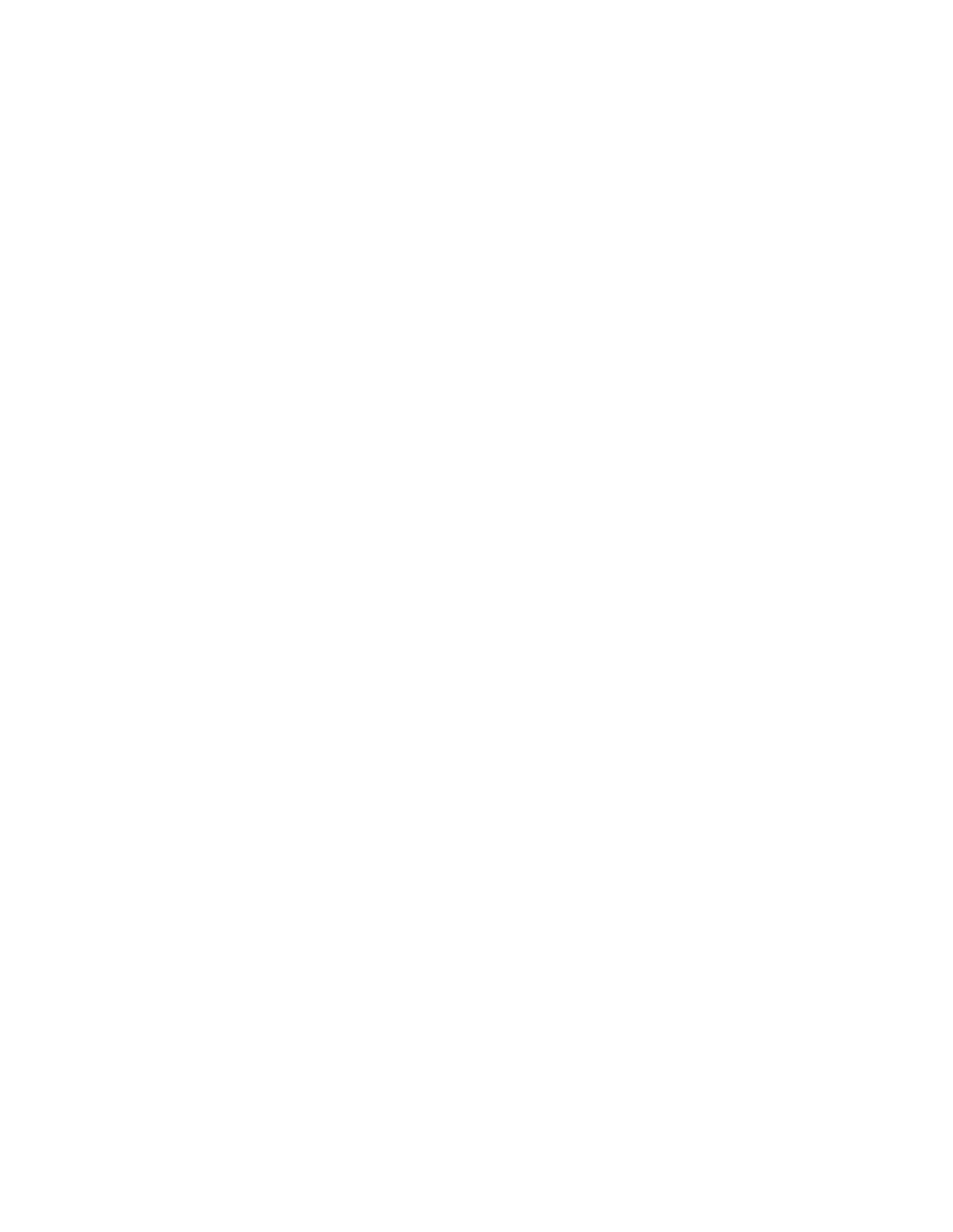#### **SECTION 00220 SOILS INVESTIGATION**

### <span id="page-2-0"></span>**PART 1 - GENERAL**

### <span id="page-2-1"></span>1.01 DESCRIPTION

Soils Investigation is that soils field work required for the preliminary engineering involved in the design of a specific construction project and/or that soils field work required during the project construction phase, and includes any follow-up work required to confirm as-built conditions, and pertinent office preparation.

### <span id="page-2-2"></span>1.02 DEFINITIONS

- A. District shall mean the Eastern Municipal Water District, and shall include authorized representatives of the District.
- B. Consultant shall collectively mean the individual or firm contracting with the District to perform the services required by the contract.

Consultant shall be considered the prime contractor. In the event the Soils Engineer, as prime contractor, contracts with a surveying firm or with trenching, boring, earth moving, or other firm, those firms shall be considered subcontractors.

### <span id="page-2-3"></span>1.03 REQUIREMENT

- A. Prevailing Wage. In accordance with the provisions of the California Labor Code Section 1773.2, the Director of Industrial Relations has ascertained the general prevailing rates of wages and the general prevailing rates for legal holiday and overtime work in Riverside County for those classifications that may be applicable to subcontract work utilized by Consultant as prime contractor. Copies of said rates are on file at the office of the District, which copies shall be made available for review to any interested party upon request. Consultant shall require the posting of such determinations at the job site by subcontractors when appropriate.
- B. Travel and Subsistence Payments by subcontractors shall be made to each worker as appropriate, as such travel and subsistence payments are defined in the applicable collective bargaining agreements filed in accordance with the requirements of Section 1773.8 of the California Labor Code.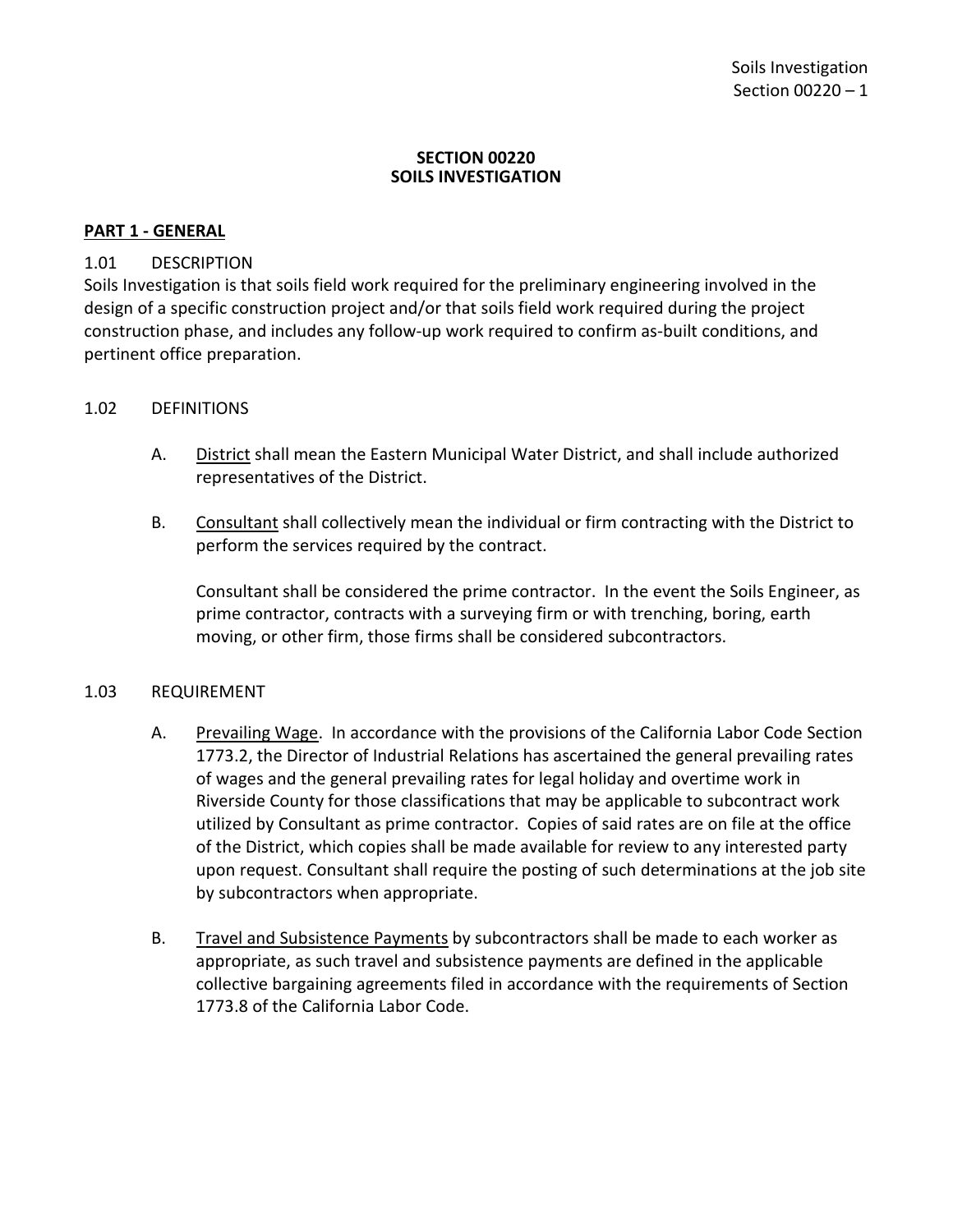- C. Penalty for Payment Violations. Consultant shall forfeit, or require the forfeit by his subcontractor, as a penalty to the District \$25.00 for each calendar day, or portion thereof, for each worker paid less than the said stipulated prevailing rates for any work done under the contract by any subcontractor under him, in violation of the provisions of the California Labor Code Section 1775 for transmittal to the State Treasurer 90 days after acceptance of the work, and Consultant shall require that the difference between such prevailing wage rates and the amount paid shall be paid to each affected worker.
- D. Payroll Records/Apprentice Employment/8-Hour Day. It is the responsibility of Consultant to require any subcontractors to maintain and make available accurate payroll records pursuant to the requirements of Labor Code Section 1776; and to meet the apprentice employment requirements of Section 1777.5; and to adhere to the 8-hour legal day's work and overtime pay requirements of Section 1810 through 1813 and 1815.
- E. Insurance Required. Consultant shall not commence work under this contract until he has obtained all policies of insurance required hereunder, nor shall he allow any subcontractor to commence work on his subcontract, until all policies of insurance required of the subcontractor have been obtained.

Consultant shall, during the life of this contract, notify District in writing of any incident, either under his jurisdiction, or any of his sub-contractors, giving rise to any potential Bodily Injury or Property Damage claim and any resultant settlements, whether in conjunction with this or any other project which may affect the limits of the required coverage, as soon as is reasonable and practical.

Consultant shall take out and maintain the required insurance policies at his sole cost and expense at all times during the life of this contract. Each such policy of insurance shall:

1. Be produced by agents/brokers that are licensed to transact insurance business in the State of California;

- 2. Be issued by insurance carriers that are:
	- a. Licensed by the State of California to write business in this state;
	- b. Rated no less than "A-, Class VIII" or better by the A.M. Best Company;

Any insurance carrier, which is strategically affiliated with a parent insurance company or insurance group, must disclose the name of the parent company or group in any certificate of insurance documentation provided to District.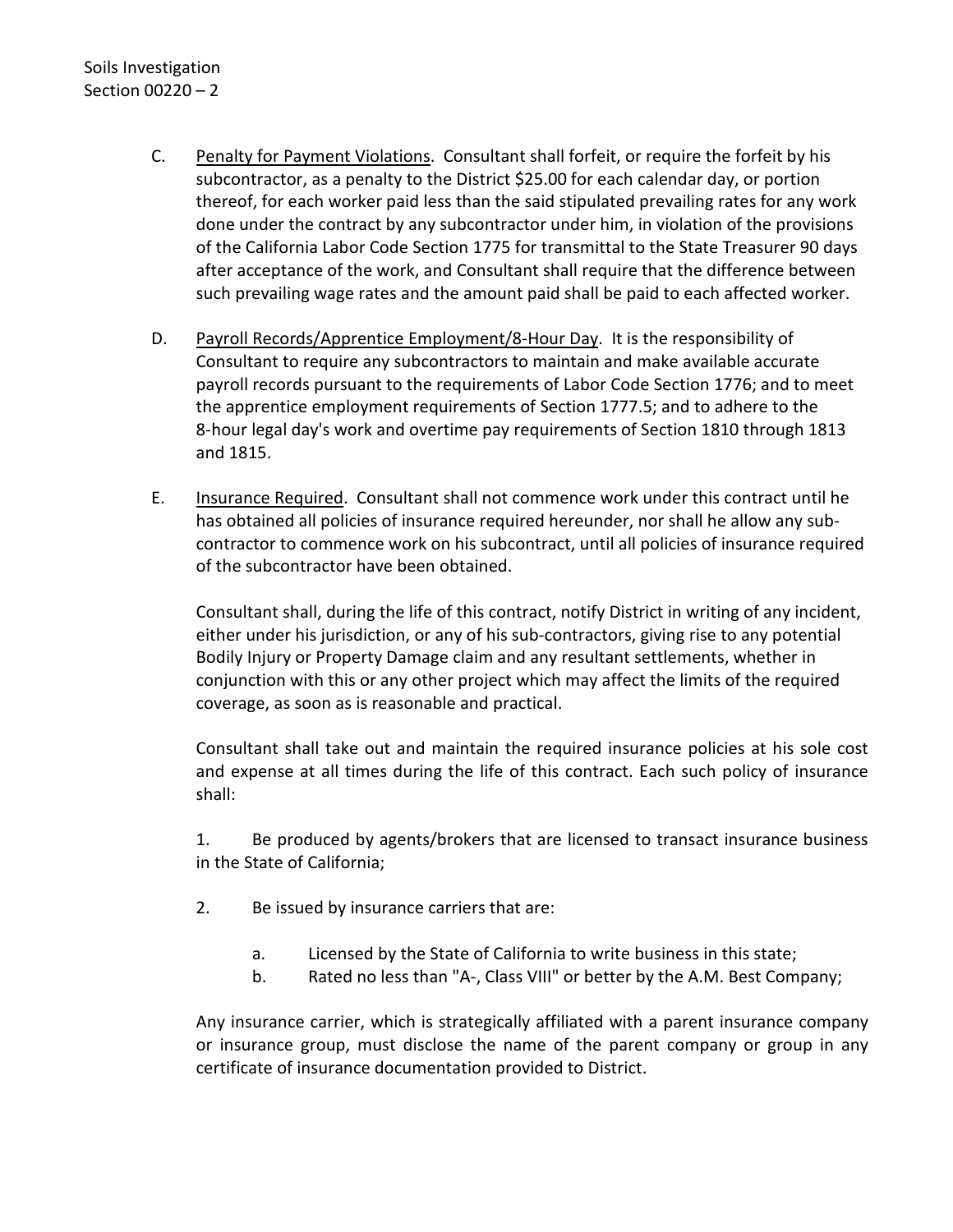Non-admitted/Surplus Lines insurance carriers (carriers not licensed in the State of California), may be acceptable to District under certain conditions. Non-admitted insurance carriers providing any form of insurance coverage must be:

- a. Domiciled in the United States; and,
- b. Listed as an approved carrier on the California Department of Insurance L.E.S.L.I. list; and,
- c. Rated no less than "A-, Class VIII" or better by the A.M. Best Company.

District reserves the right to disqualify any non-admitted insurer at any time without cause.

3. Name and list District as "Additional Insured," by an endorsement executed by the insurance carrier; (this requirement does **not** apply to Professional Liability or Workers' Compensation Insurance);

4. Specify that it acts as primary insurance (except professional liability and worker's compensation) and that no insurance held or owned by the additional insured shall be called upon to cover a loss under said policy;

5. Not be canceled until thirty (30) days, (10) days written notice for non payment of premium) after receipt by the District of a written notice of such cancellation, as evidenced by receipt of a registered letter. Consultant shall provide a thirty (30) days written notice to District prior to implementation of a reduction of limits or material change of insurance coverage as specified heren.

6. Show evidence of renewal of an expiring policy once the insurance has been approved by District. Prior approval must be obtained if the coverage or limits of the policy or the carrier has changed.

**Insurance Limits.** The District requires Consultant to insure against consequences of a professional act, error or omission and to provide the District with evidence that the following policies and limits are in force:

| <b>Workers' Compensation</b>  | Statutory   |
|-------------------------------|-------------|
| <b>General Liability</b>      | \$1,000,000 |
| <b>Professional Liability</b> | \$1,000,000 |
| Automobile Liability          | \$1,000,000 |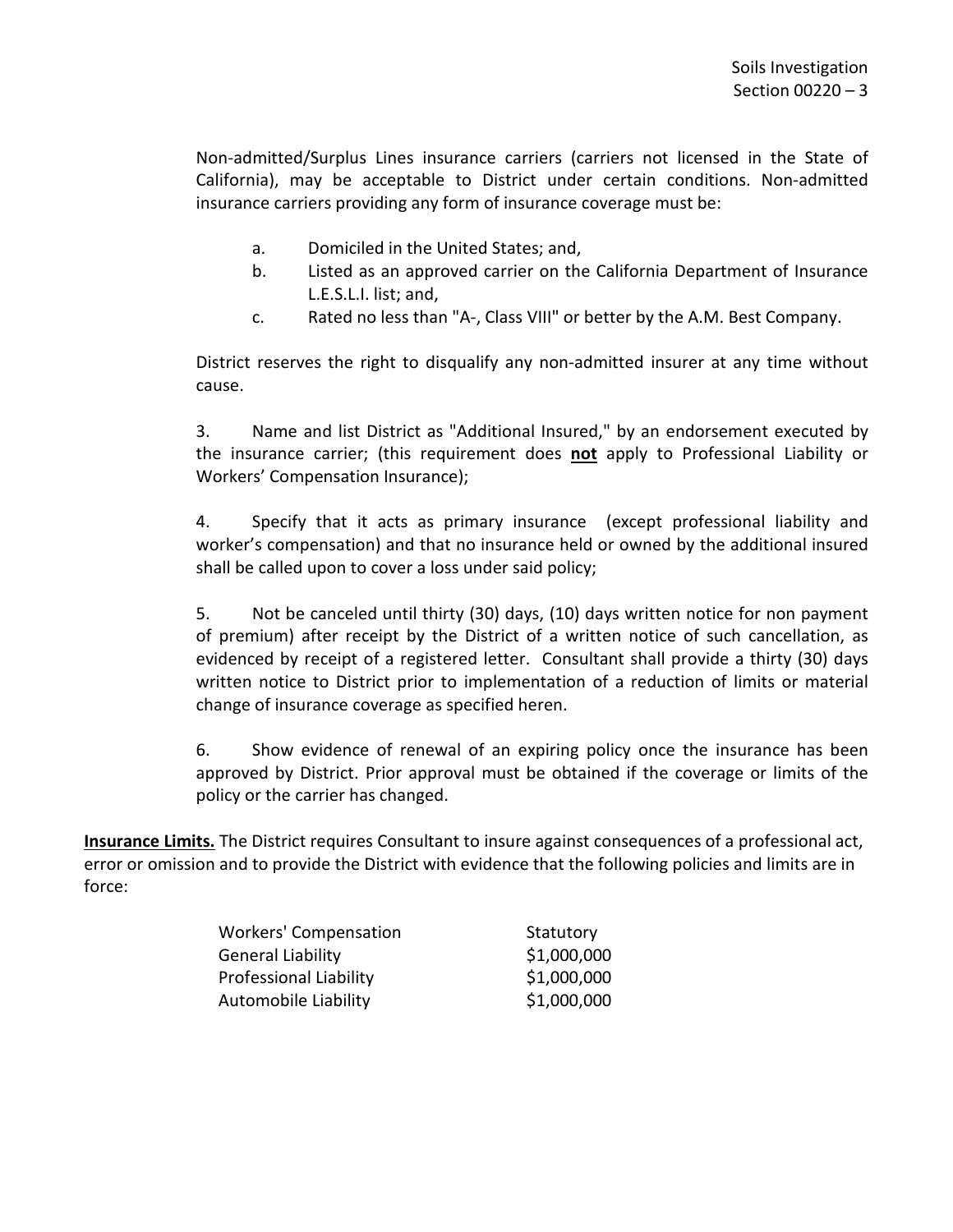## <span id="page-5-0"></span>1.04 PAYMENT

<span id="page-5-1"></span>Shall be made pursuant to receipt of billing to be submitted within 35 days following performance of the work, clearly identifying the work performed and the billing period covered by the invoice, and indicating purchase order, work order, and construction order numbers as applicable, accompanied by daily time sheets for field work when applicable.

## **PART 2 - PRODUCTS**

## <span id="page-5-2"></span>2.01 MATERIALS.

All materials required for any services performed under this specification shall be furnished by and at the expense of Consultant as part of the Contract under which the work is performed.

### <span id="page-5-3"></span>**PART 3 - SCOPE**

The services to be provided by Consultant shall include, but are not limited to:

### <span id="page-5-4"></span>3.01 DESIGN PHASE

- A. BUILDINGS AND MISCELLANEOUS
	- 1. Recommendations on types of foundations and depths.
	- 2. Recommended soil bearing pressures for continuous and/or spread footings as a function of footing widths and depths.
	- 3. If piles are required, recommended types of piles, method for determining driving resistance, pile capacity curves and group efficiency.
	- 4. Retaining walls--equivalent fluid pressure on cantilever and basement-type walls for level and sloping backfill (drained and undrained).
	- 5. Compaction requirements and methods for backfill.
	- 6. Drain materials specification for backfill material behind retaining walls.
	- 7. Passive pressure.
	- 8. Friction factor and statement whether friction may be combined with passive pressure.
	- 9. Depth to groundwater found.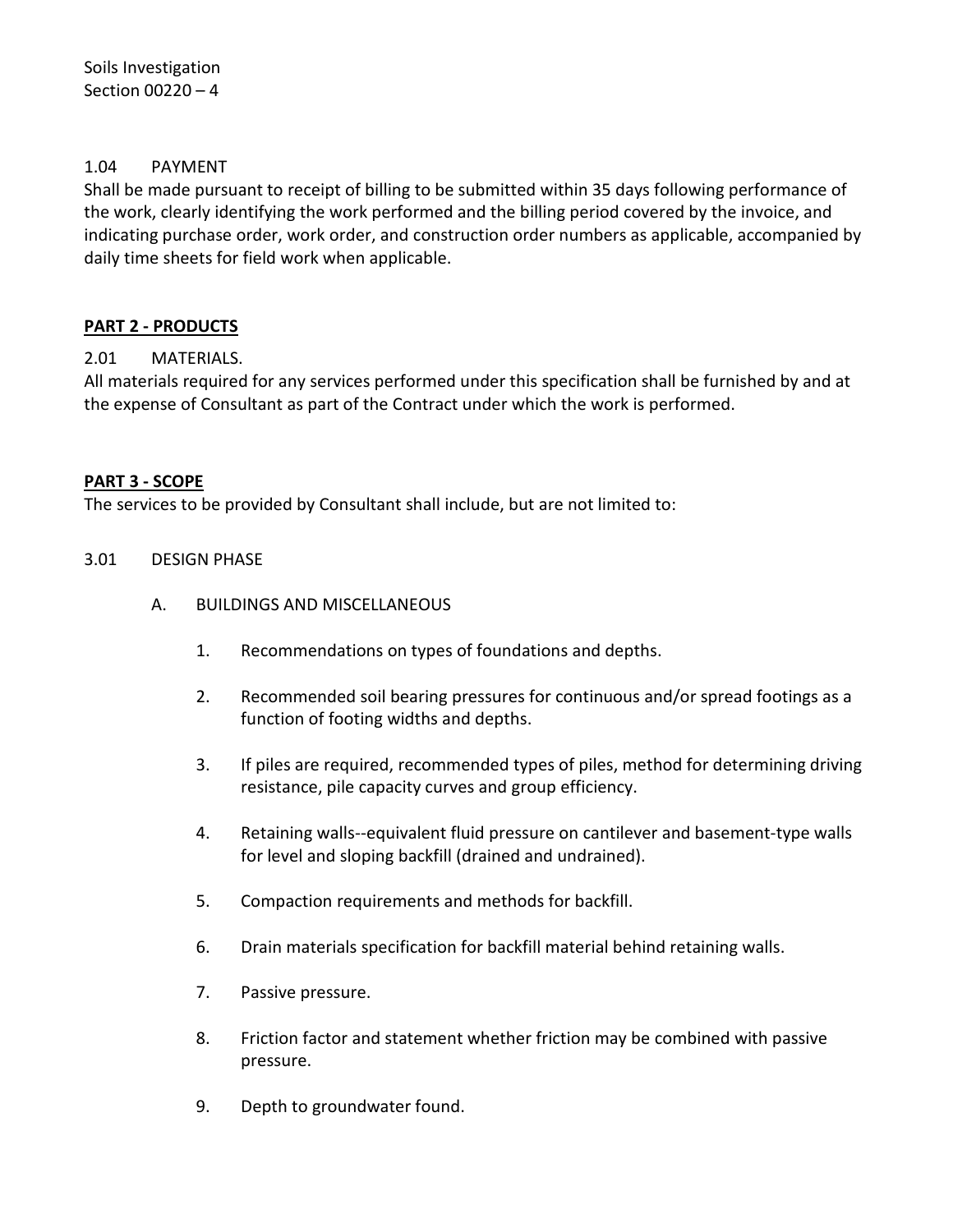- 10. Dewatering requirements based on actual depth of groundwater found (if seasonal changes in groundwater elevation may occur, please so state.) **Do not estimate expected GPM.**
- 11. Borings shall be located as recommended by Consultant.
- 12. In case of buried or deep structures, such as lift stations, at least two (2) borings shall be made.
- 13. Depth of borings shall be at least five (5) feet below any foundation.
- 14. Provide complete boaring logs, including type of soil (based on the Uniform Soil Classification System), field density, cohesion, angle of internal friction, groundwater level at each boring, and moisture content.
- 15. Statement of expected cut slopes for structure excavation or data for Contractor's design of shoring (braced or unbraced).
- 16. Structure settlements--total and differential, including settlement versus time.
- 17. Subbase requirements for foundations
- 18. Site preparation requirements including specifications for use of on-site or imported fill materials.
- 19. Corrosion problems due to soluble salts in the soil.
- 20. Embankment slopes.
- 21. Erosion control for slopes.
- 22. Percolation data, where applicable.
- 23. Statement of known earthquake faults in the area and geologic-seismic features of the area with recommended seismic design acceleration including recommended design elastic response spectra for various percentages of critical damping.
- 24. Slope stability analysis for buried reservoirs including lining and drain requirements.
- 25. Core drill existing pavement to determine thickness of asphalt and thickness and classification of structural section.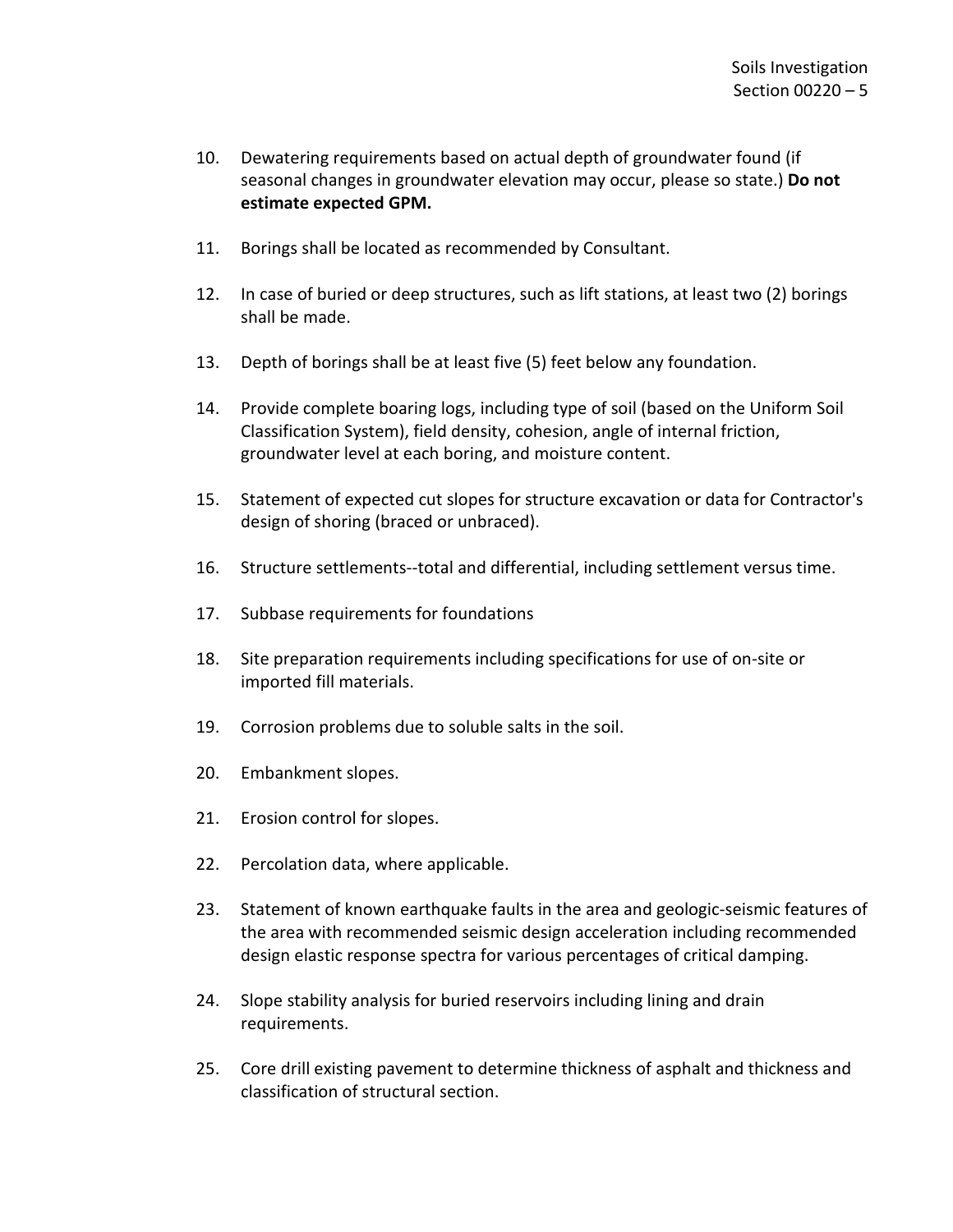- 26. Pavement recommendations, including thicknesses and course classification.
- 27. Review project site preparation and foundation plans and earthwork specifications prior to construction bidding.

### B. STEEL OR CONCRETE TANKS

- 1. Site clearing and grubbing requirements.
- 2. Tank site preparation requirements for tank foundation including special requirements for valve boxes, pipe encasement, etc.
- 3. Recommended underdrain system and drain material specifications.
- 4. Allowable soil bearing pressures for ringwall and interior column footings.
- 5. Lateral earth pressure against tank walls for buried tanks.
- 6. Excavation and compaction requirements for the site. Specifications for fill (on-site or imported).
- 7. Friction factor for foundations subjected to lateral loads.
- 8. Allowable passive pressure for footings and thrust blocks.
- 9. Statement of expected cut slopes for excavations and data for Contractor's design of shoring (braced or unbraced).
- 10. Corrosion problems due to soluble salts in the soil.
- 11. Special requirements for protection of concrete or structural steel tank walls for buried portion of the tank.
- 12. Depth to groundwater found.
- 13. Tank settlements including the effect of loading and unloading with water.
- 14. Statement of known earthquake faults in the area and geologic-seismic features of the area with recommended seismic design acceleration including recommended design elastic response spectra for various percentages of critical damping.
- 15. Pavement recommendations including thickness and course classification.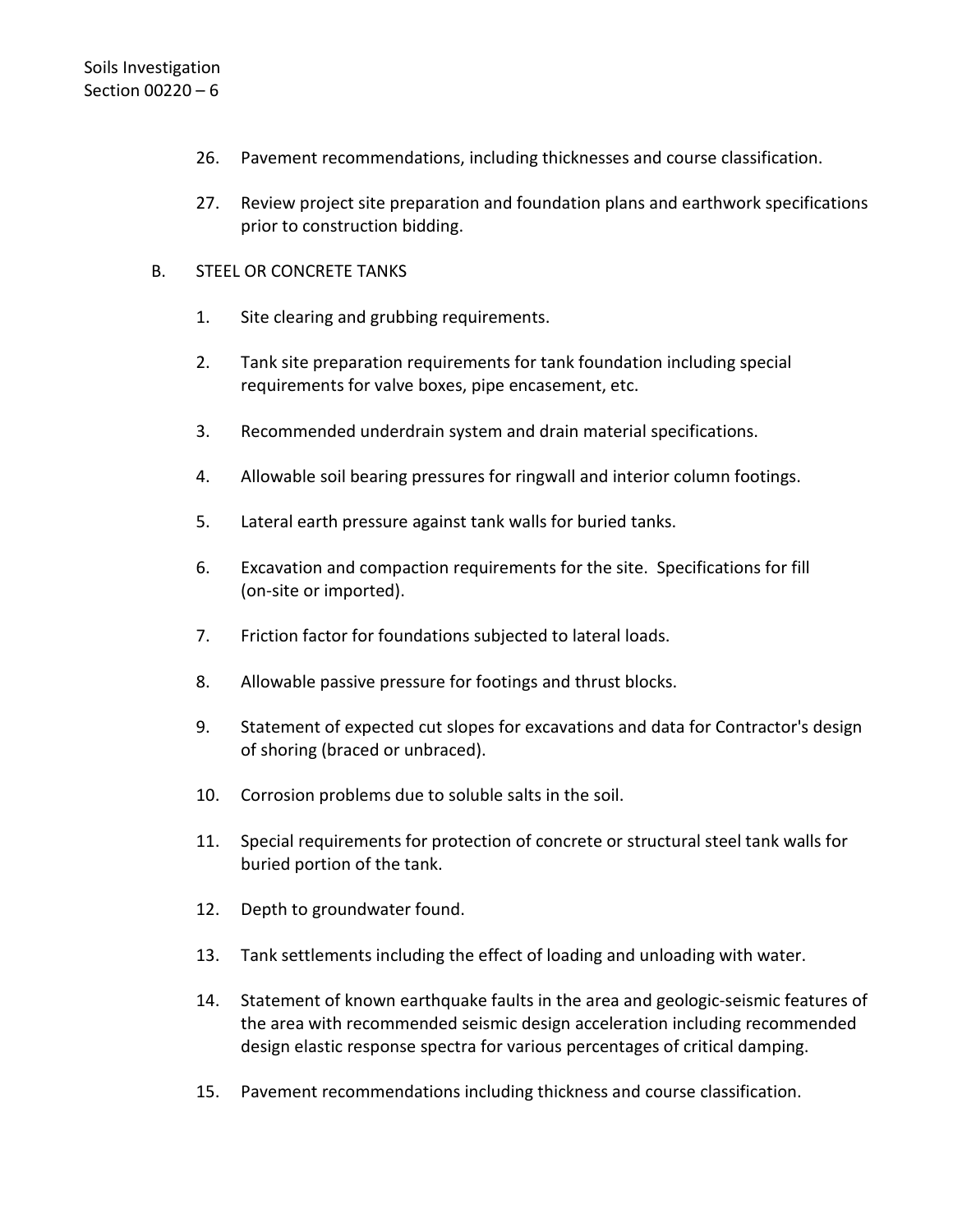- 16. Review project site preparation and foundation plans and earthwork specifications prior to construction bidding.
- C. PIPE TRENCHES AND JACKING PITS
	- 1. Borings along the trench alignment shall be located where recommended by the consultant based on his review of the site topography and geology.
	- 2. Depth of borings shall be at least 5 feet below pipe invert listed.
	- 3. Provide complete boring logs including type of soil (based on the Uniform Soil Classification System), field density, cohesion, angle of internal friction, groundwater level at each boring, and moisture content.
	- 4. Recommended safe construction slopes for pipe trench excavation with side slopes based on slope stability. Include effects of surcharge loads located at or near the top of the slope (construction equipment, spoil bank, etc.) and limitations or surcharge loads.
	- 5. Allowable passive pressure for thrust blocks including permissible increase for "test" conditions in pipeline (short term) for pressure pipelines.
	- 6. Allowable bearing pressure for anchor blocks; friction resistance for anchor and thrust blocks; and statement whether frictional and passive resistance can be combined for pressure pipelines.
	- 7. Frictional resistance for buried pipes in soil where pipeline anchorage will be obtained by soil-pipe friction for pressure pipelines.
	- 8. Lateral earth pressure for sheeting and shoring design for trenches and jacking pits using braced shore construction with level or sloping backfill behind the shoring. Include effects of adjacent surcharge loads.
	- 9. Allowable bearing pressure and lateral pressures for permanent structures.
	- 10. Buoyant weight of soil that may be used to resist uplift on structures and pipeline for groundwater conditions.
	- 11. Predicted scour depth for channel and/or river crossings.
	- 12. Depth to groundwater found.
	- 13. Dewatering requirements.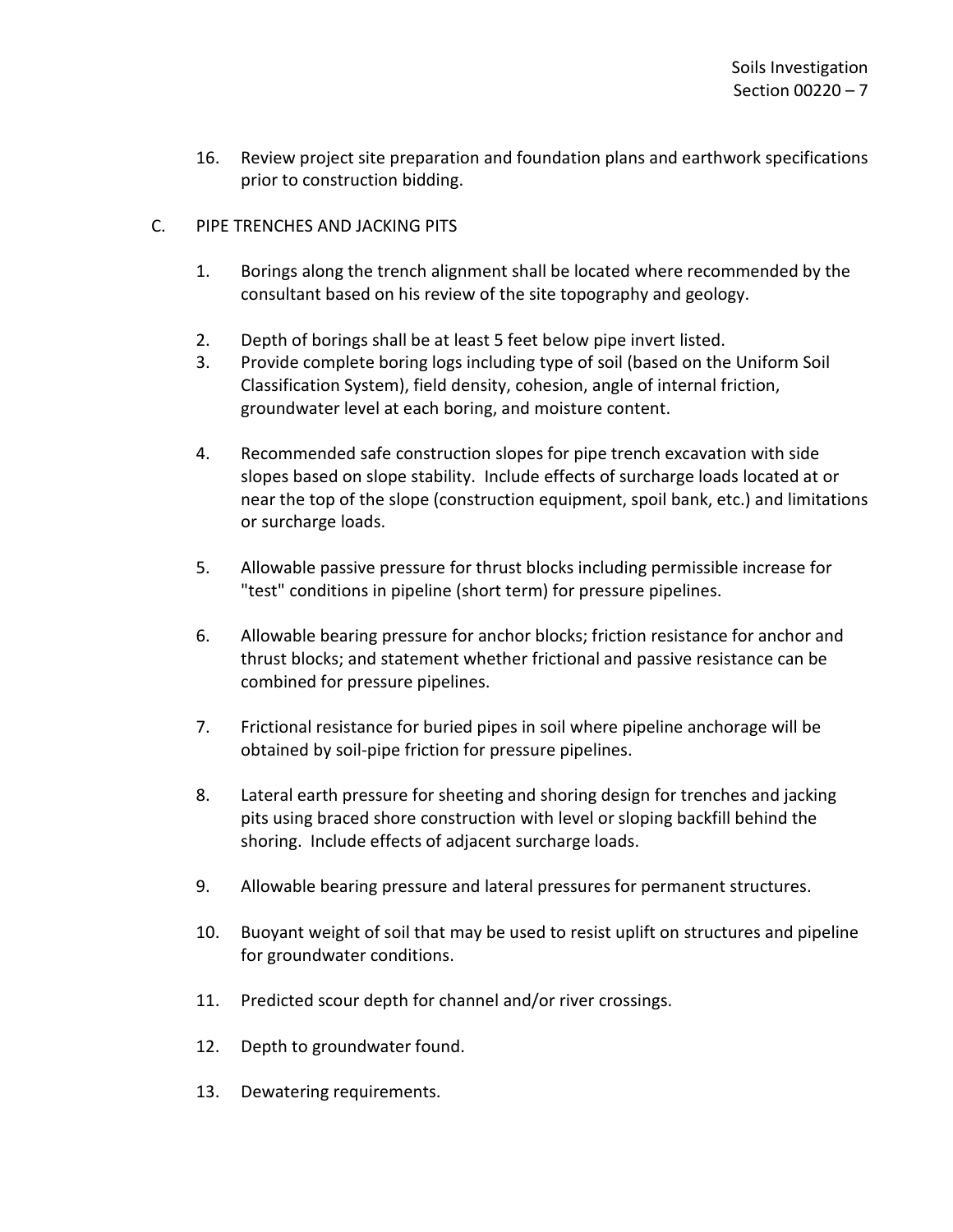- 14. Corrosion problems due to soluble salts in the soil.
- 15. Settlement of pipe (during and after construction).
- 16. Seismic considerations for pipe including special construction recommendations.
- 17. Review project drawings and earthwork specifications prior to construction bidding.
- 18. Core drill existing pavement to determine thickness of asphalt and thickness and classification of structural section.
- 19. Pavement recommendations, including thicknesses and course classification.

### <span id="page-9-0"></span>3.02 CONSTRUCTION PHASE

- A. BUILDINGS AND MISCELLANEOUS
	- 1. Provide full time observation during grading, excavation, backfilling of trenches, behind retaining walls, and around deep structures. **Refer to Specification Section 02201 - Construction Methods & Earthwork for details.**
	- 2. Verify and approve the depth of removal of soils beneath foundations and behind retaining walls.
	- 3. Where site conditions are different from those observed during the design phase, such as different soil types and/or different elevation of ground water, consult with the inspector and engineer and make recommendations.
	- 4. Provide full time inspection and testing of placement and compaction of all backfill materials **per ASTM Standard D-1556 or D-2922.**
	- 5. Perform laboratory testing of backfill material to determine optimum conditions for compaction **per ASTM Standard D-1557.**
	- 6. Perform concrete cylinder fabrication and testing **per ASTM Standard C-157.**
	- 7. Provide final report of all changed site conditions and test results.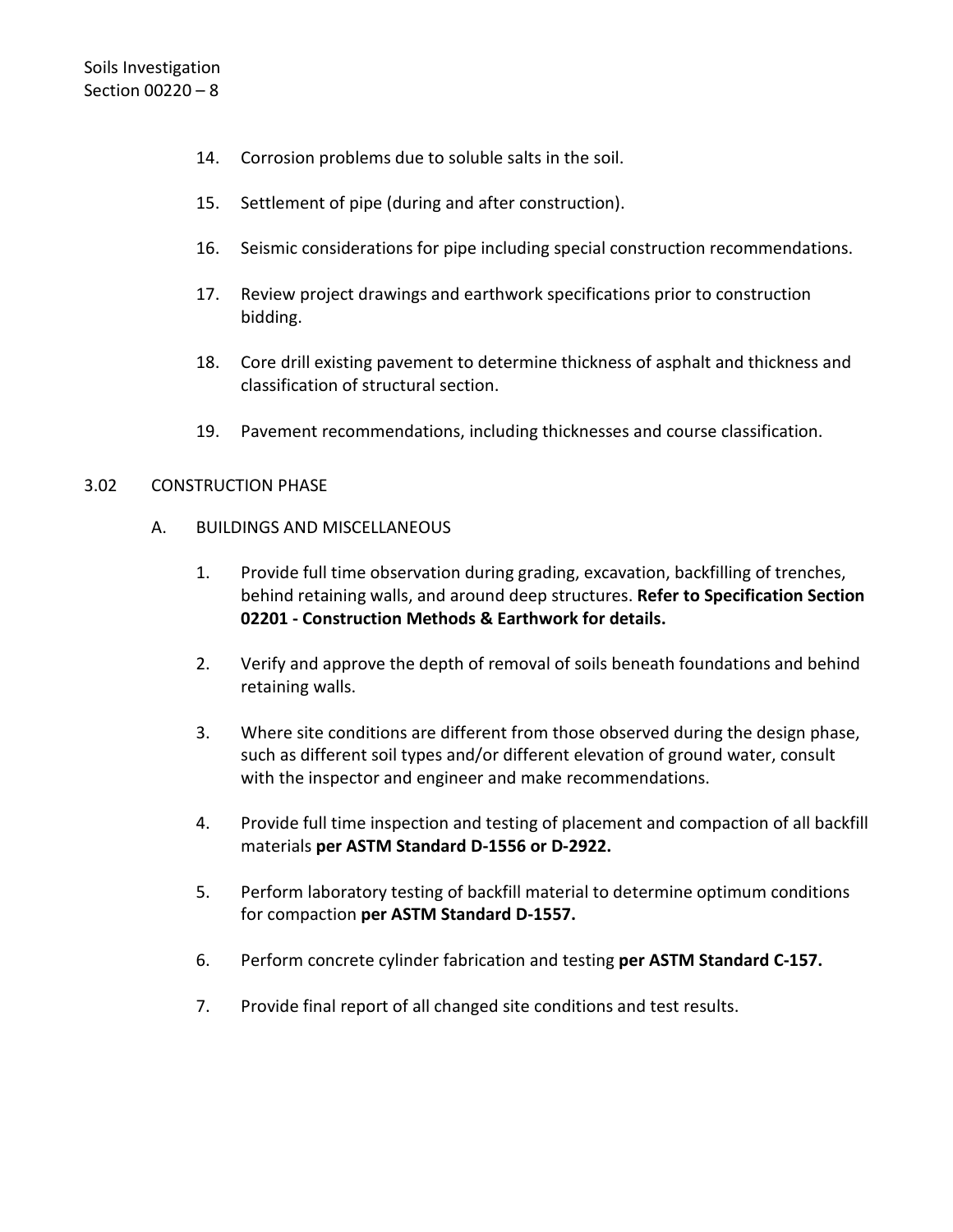### B. STEEL OR CONCRETE TANKS

- 1. Provide full time observation during rough and fine grading of the tank site, and during excavation and backfilling behind retaining walls, and around deep structures. **Refer to Specification Section 02201 - Construction Methods & Earthwork for details.**
- 2. Verify and approve the required over-excavation and recompaction of soils beneath foundations and behind retaining walls.
- 3. Where site conditions are different from those observed during the design phase, such as different soil types and/or different elevation of ground water, consult with the inspector and engineer and make recommendations.
- 4. Provide full time inspection and testing of placement and compaction of all backfill materials **per ASTM Standard D-1556 or D-2922.**
- 5. Perform laboratory testing of backfill material to determine optimum conditions for compaction **per ASTM Standard D-1557.**
- 6. Perform concrete cylinder fabrication and testing **per ASTM Standard C-157.**
- 7. Provide final report of all changed site conditions and test results.
- C. PIPE TRENCHES AND JACKING PITS
	- 1. Provide full time observation during excavation, installation of pipe bedding material, and backfilling of the trench. **Refer to Specification Section 02201 - Construction Methods & Earthwork for details.**
	- 2. Verify and approve the required over-excavation and recompaction of soils in the pipe zone.
	- 3. Where site conditions are different from those observed during the design phase, such as different soil types and/or different elevation of ground water, consult with the inspector and engineer and make recommendations.
	- 4. Provide full time inspection and testing of placement and compaction of all backfill materials **per ASTM Standard D-1556 or D-2922.**
	- 5. Perform laboratory testing of backfill material to determine optimum conditions for compaction **per ASTM Standard D-1557.**
	- 6. Provide final report of all changed site conditions and test results.